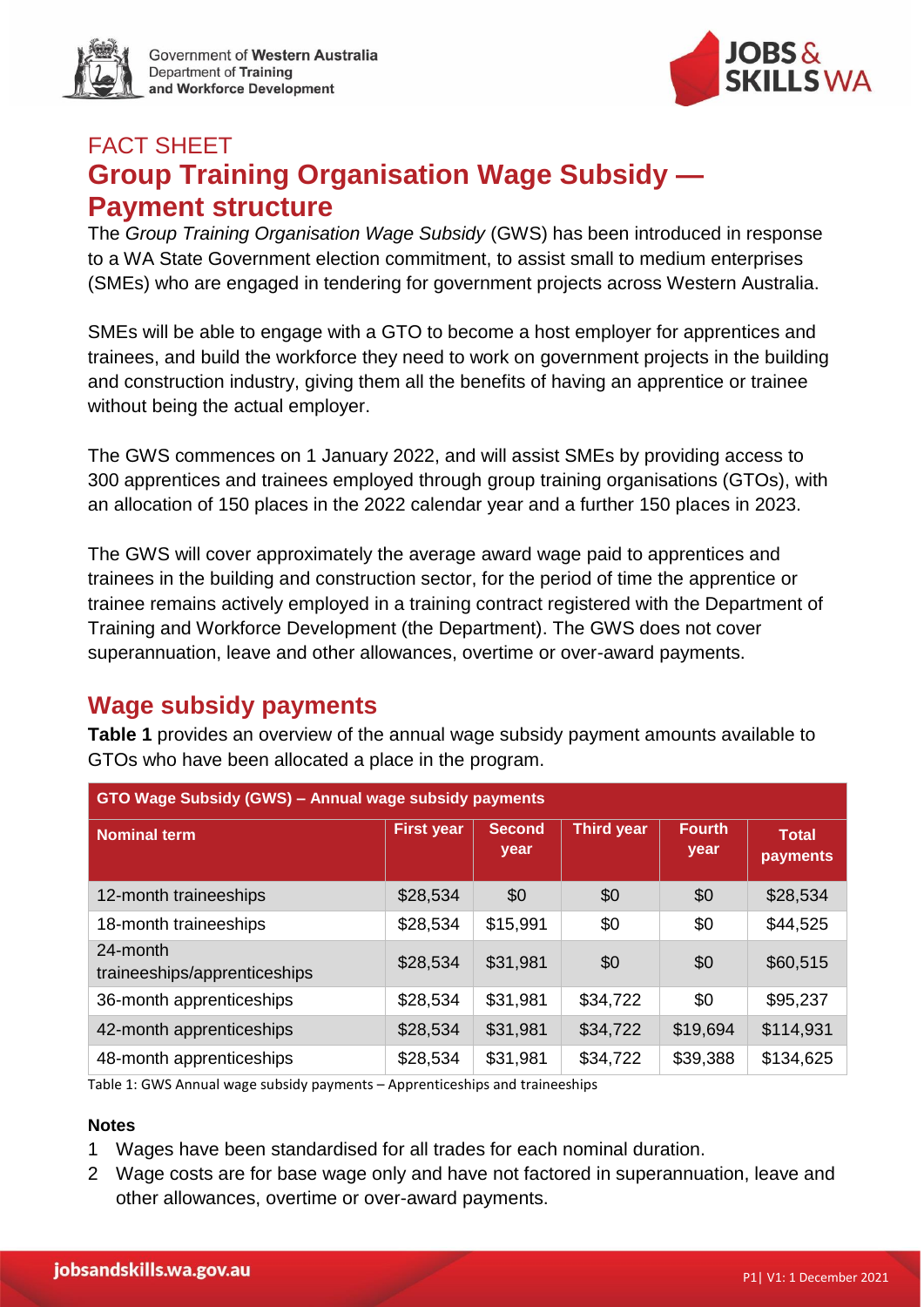# **Payment conditions**

### **Extension to the training contract**

Wage subsidy payments will be made monthly in arrears from the training contract start date, for the duration of the nominal term of the training contract, while the apprentice or trainee is employed.

This includes extensions to the initial term of the training contract to a maximum of 12 months for apprenticeships, and six months for traineeships.

### **Part time apprenticeships and traineeships**

In the case of part time apprenticeships and traineeships, subsidy payments will be calculated at the pro-rata equivalent of the rate payable to full time apprentices and trainees.

Calculation of pro-rata amounts will be based on the nominal duration of the apprenticeship or traineeship.

# **Training contract changes**

The following variations to a training contract, may result in a change to wage subsidy payments.

### **Change of qualification and/or the nominal duration of the qualification**

- Eligibility is determined using the qualification details at each payment point; therefore if a change is made to the qualification prior to the payment point being reached, then payment amounts will be recalculated.
- A payment adjustment may be required if an apprentice or trainee changes to a qualification with a different nominal duration, after a payment has been made.

### **Assignment (transfer) to another GTO**

• If the apprentice or trainee leaves the GTO, the place may be reallocated. That is; both the original and the new GTO would receive a portion of the payment, proportional to the time that they employed the apprentice or trainee.

### **Change in training type**

• If the training contract is varied from full time to part time, or part time to full time, then payments amount will be recalculated.

### **Suspension of the training contract**

• If a training contract is suspended, wage subsidy payments will be suspended until the suspension is lifted.